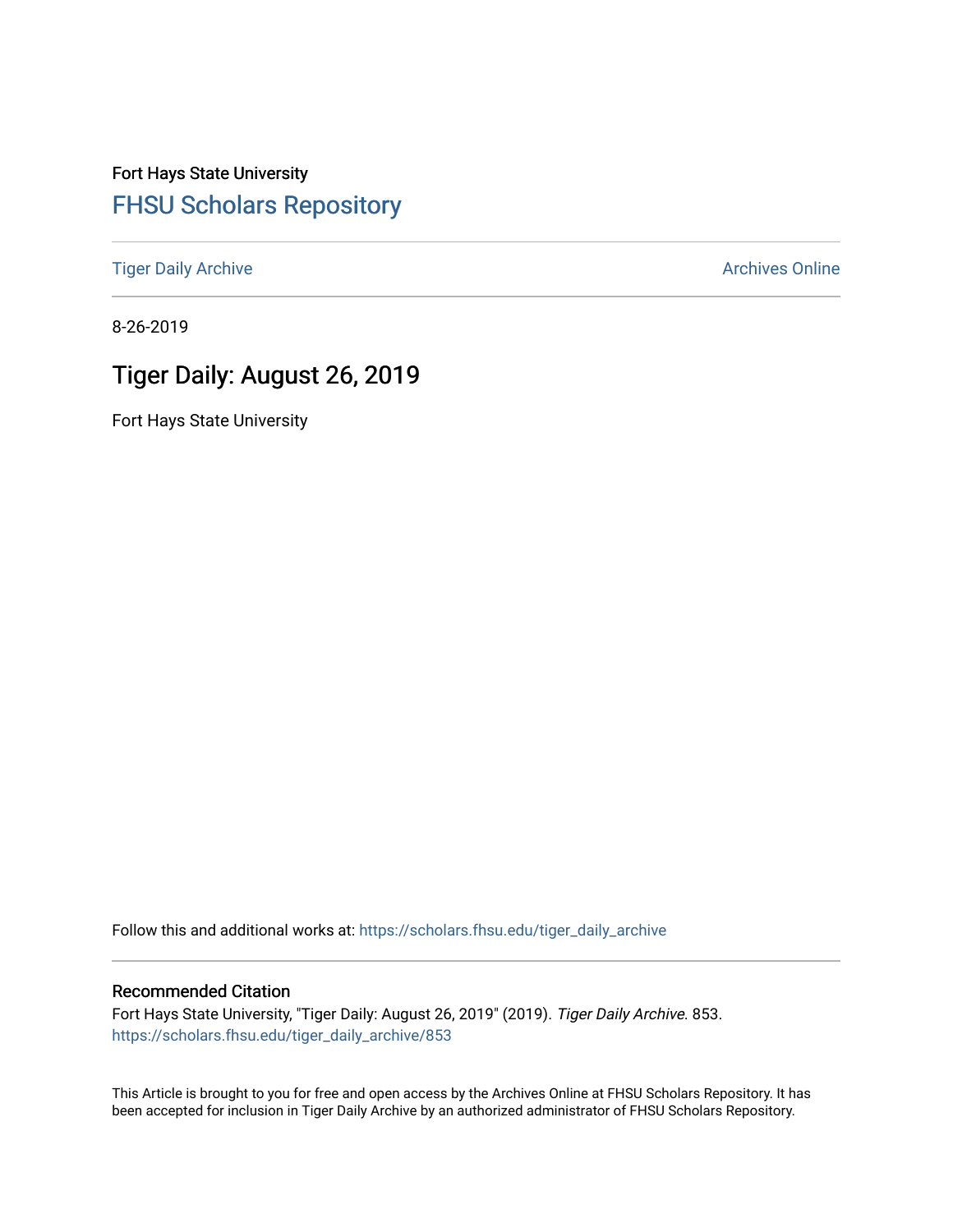# Tiger Daily [August 26, 2019]

# Tiger Daily

Mon 8/26/2019 10:39 AM

To: Tiger Daily < TigerDaily@fhsu.edu>;



#### **ANNOUNCEMENTS**

- **Tigers in Service Seeking Advisor for Winter Alternative Break to Chicago**
- **Article Submissions for Alumni TigerTalk Newsletter**
- **Us 4 U Donations for Tiger Food Exchange**
- **Tiger Wellness Center and Fitness Classes**
- **Interested in Crowdfunding? Have a Project or Idea that You'd Like to Bring to Life?**
- **FY20 URE Grant Applications Now Available**
- **Phi Delta Theta Seeking Advisors**
- **2019-2020 Parking Permits**
- **Calendar: Upcoming Professional Development Opportunities**
- **Academic Advising Certificates and Trainings**
- **On-Site Biometric Screening & Health Coach Available**
- **Electronic Faculty and Unclassified Staff Handbook Available**

#### **EVENTS**

#### **THIS WEEK/WEEKEND**

- **March To Main – TOMORROW; 5:30pm to 8:00pm**
- **Job Search Jumpstart – TOMORROW; 7:00pm**

#### **FUTURE EVENTS**

**Mini Golf at Forsyth Library – September 3; 4:00pm to 6:00pm**

#### **SHARE WITH STUDENTS**

- **40 Days at the Fort Challenge**
- **Freshmen & KAMS/AMS Elections**
- **Student Organization Renewal is Now Open!**
- **Literature of Crime (General Education Course)**

#### **STUDENT ABSENCES**

#### **ANNOUNCEMENTS**

#### **Tigers in Service Seeking Advisor for Winter Alternative Break to Chicago**

Tiger in Service is looking for a faculty/staff advisor for our Alternative Break to Chicago, IL on Dec. 14<sup>th</sup>-Dec 20<sup>th</sup>. We will be volunteering at two homeless shelters while in Chicago, The Boulevard and Pacific Garden Mission. The responsibilities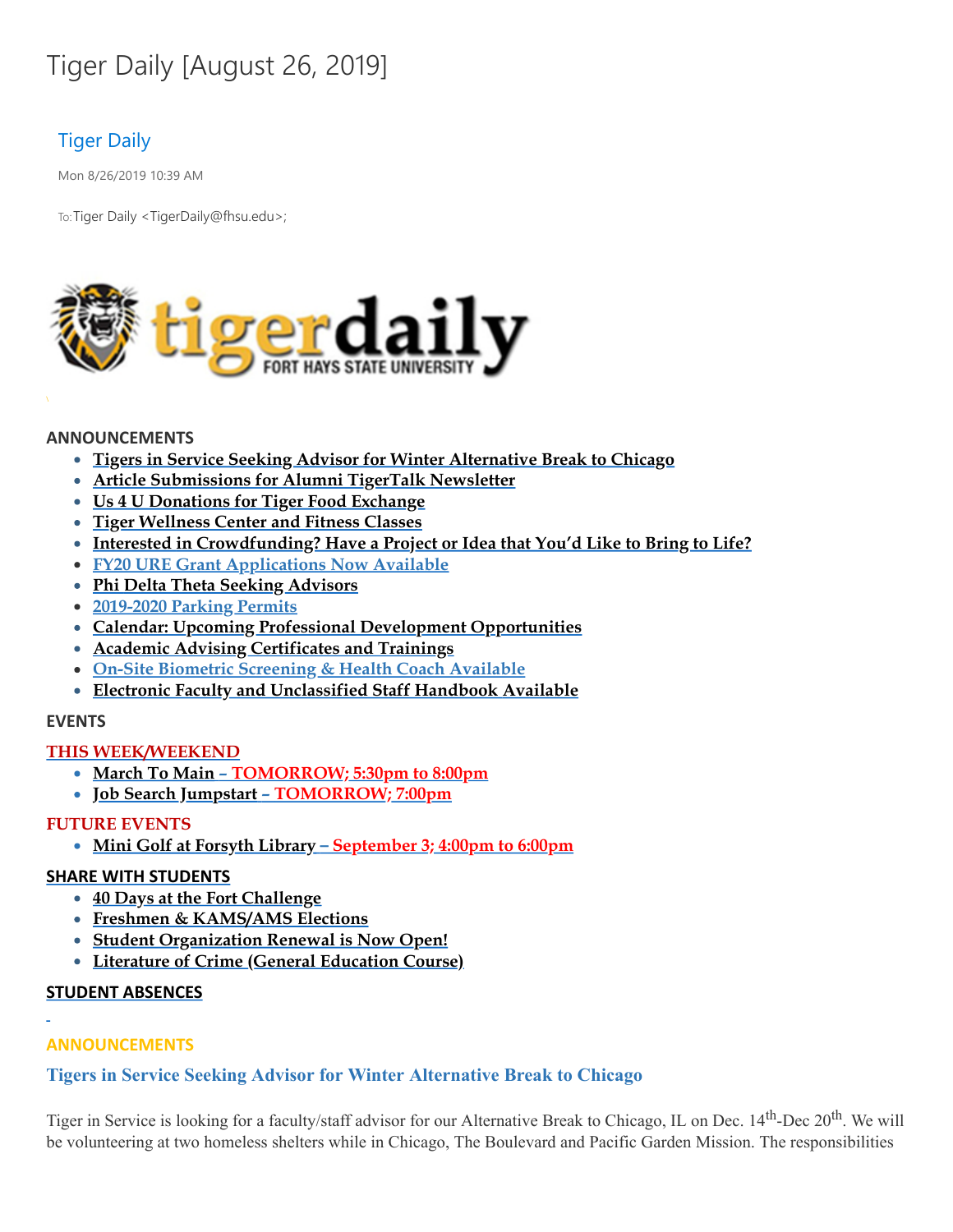of an advisor include: sharing the driving time, volunteering with the students, and assist in resolving any disputes or challenges that occur while on the trip. This will be a wonderful volunteer trip and we are super excited to go!

If you are interested in serving as an advisor, please contact Marisa at [service@fhsu.edu](mailto:service@fhsu.edu).

#### **Article Submissions for Alumni TigerTalk Newsletter**

Articles for the next TigerTalk newsletter are being accepted now through Wednesday, August 28. Please submit any stories from your department or office regarding any faculty, staff or student accomplishments. Articles should be fully developed stories that have been edited, and include photos or links as desired. Articles may be edited or omitted based on the discretion of the Alumni office. Please submit articles or direct any questions to Trent Rose in the Alumni office at [tarose@fhsu.edu](mailto:tarose@fhsu.edu) or 785-628-5708.

#### **Us 4 U Donations for Tiger Food Exchange**

Help Us 4 U gather Food 4 the Pantry. Us 4 U is taking donations for the Tiger Food Exchange (food pantry). Did your parents buy you groceries, but it's not really what you want? Do you have some extra food to share? Bring non-perishable food items to our table in the MU on Tuesday, August 27 or Thursday, August 29, from 11am-1pm. Us 4 U and the Tiger Food and Hunger Initiative invite you to join us for a Victor E. Garden work night on Thursday, August 29, from 5-6pm. All are welcome to come and get involved!

Find more information on TigerLink and Facebook/us4u.fhsu!

Questions? Contact Anna at [us4u.fhsu@gmail.com.](mailto:us4u.fhsu@gmail.com)

#### **Tiger Wellness Center and Fitness Classes**

The Tiger Wellness Center Academic Hours: Monday – Thursday 6:30am-10:00pm Friday 6:30am – 8:00pm Saturday & Sunday 10:00am-5;00pm

We offer free fitness classes which include: HIIT, Strictly Strength, Yoga, Zumba, Yoga and Core, Triple Threat, Core and Cardio, and more!

Classes for the semester will begin on Tuesday, August 20<sup>th</sup>! Check out our Facebook for current information and happenings.

You must bring your Tiger Card with you to gain access to the Tiger Wellness Center and/or to attend our Fitness Classes.

# **Interested in Crowdfunding? Have a Project or Idea that You'd Like to Bring to Life?**

"I Fed The Tiger" provides an opportunity for students, faculty and/or staff to make a difference in the areas of Fort Hays State that they're most passionate about.

How does "I Fed The Tiger" work?

- · If selected, the FHSU Foundation would help in establishing a fundraising page for your particular project with a specific funding goal and project completion timeline.
- · You would be encouraged to share the project fundraising page with your own community and social media networks. Others who would be impacted by the project would be encouraged to do the same.
- The more you spread the word about your fundraising project, the more supporters are encouraged to contribute to the project financially.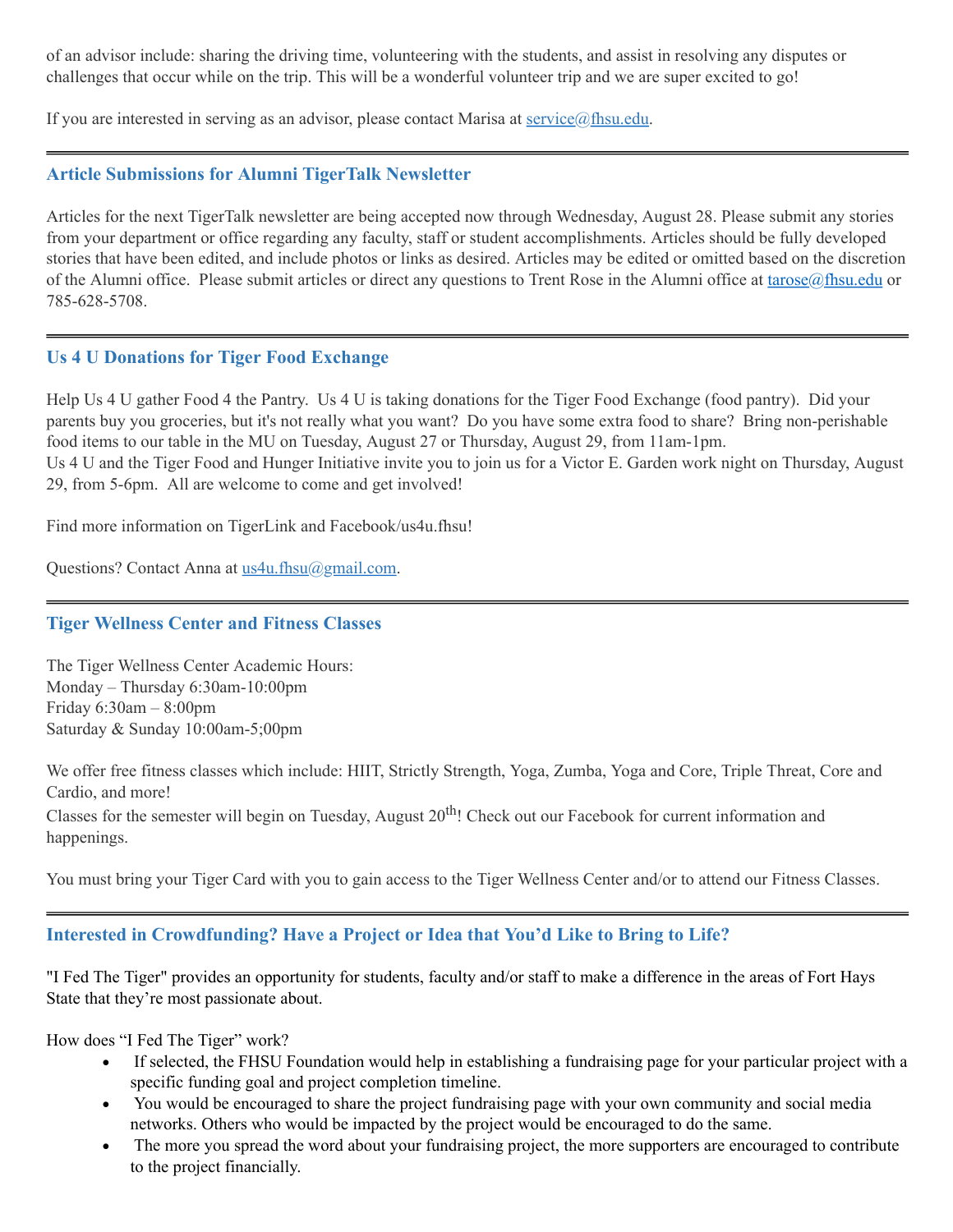If you have an idea for a fundraising page, please visit [ifedthetiger.com](https://ifedthetiger.blackbaud-sites.com/) and click "apply" in the upper right corner or contact Schuyler Coates at [smcoates@fhsu.edu](mailto:smcoates@fhsu.edu) or 5692.

# **FY20 URE Grant Applications Now Available**

Applications are now available for the FY 2020 Undergraduate Research Experience Grant!

All disciplines are eligible. All current full-time FHSU faculty and unclassified staff at levels comparable to academic faculty are eligible to apply. Maximum Grant Award: \$5,000 *Submission Deadline: September 5, 2019*

For FY 20: Five  $(5)$  bonus points will be added to the total score of applicants who have never received a URE grant before!

\$5,000 in grant funding will be reserved for special consideration of proposals from the following departments that have been historically underrepresented:

Art and Design English **History** Modern Languages Music and Theatre Philosophy

Individuals who have received grants two (2) consecutive years in a row will not be funded for one year. Applications from individuals who have received two years of consecutive funding will once again be eligible for funding after waiting one year.

For more information, and to access the application, go to: [https://fhsu.infoready4.com/CompetitionSpace/#competitionDetail/1789402.](https://fhsu.infoready4.com/CompetitionSpace/#competitionDetail/1789402)

A URE grant information workshop will be held August 27, 2019 from 3:30 PM - 5:00 PM in the Forsyth Library room 036. Reservations for this workshop are not required, but are appreciated [https://fhsu.edu/academic/gradschl/ossp/Workshop-](https://fhsu.edu/academic/gradschl/ossp/Workshop-RSVP/index.html)RSVP/index.html.

Misty Koonse, [mjkoonse@fhsu.edu](mailto:mjkoonse@fhsu.edu) (785) 628-4338

#### **Phi Delta Theta Seeking Advisors**

Phi Delta Theta is a new fraternity coming to campus and are looking for Faculty/Staff to sit on the advisory board for the new group being established. You do not need to be an Alumni of Phi Delta Theta, have prior Greek experience, or be a male to be on the advisory board. We are just looking for individuals to provide guidance to young undergraduate students by fostering their growth and leading them to success.

Please contact Austin Dean [\(adean@phideltatheta.org\)](mailto:adean@phideltatheta.org) if interested!

#### **2019-2020 Parking Permits**

2019-2020 Parking Permits are on sale now.

FHSU Zone 1, Zone 2, and motorcycle/moped/motor scooter parking permits will be available for purchase. The FHSU Police Department encourages you to save time by **purchasing your permit online** accessed through your TigerTracks in the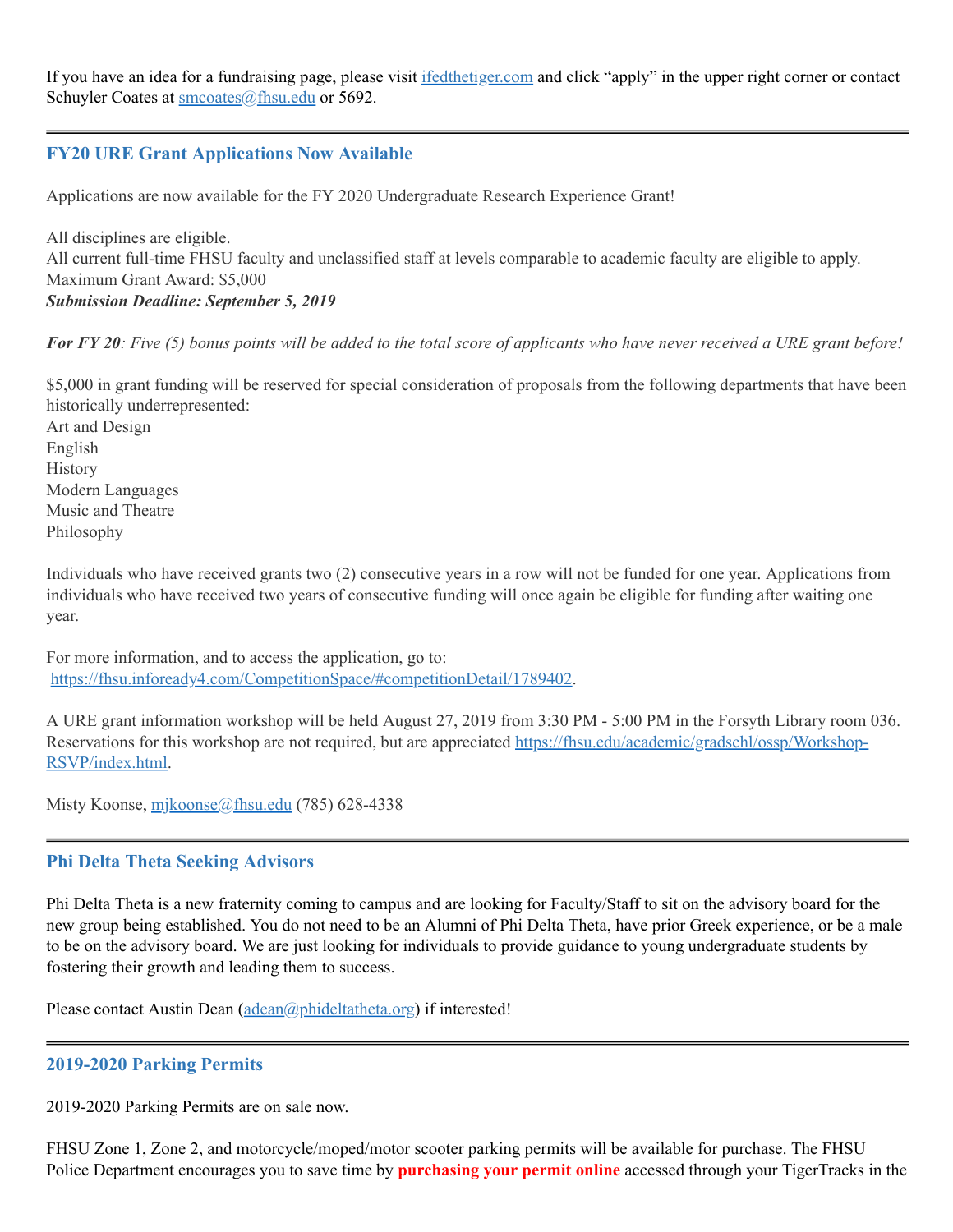Online Services tab. <https://fhsupd.t2hosted.com/Account/Portal>.

Permits must be purchased and properly displayed no later than **August 26, 2019** for any vehicle parking on campus. All faculty, staff, and students are required to register their vehicles online each school year in order to receive their permit, regardless if the vehicle had been registered the prior year.

Choose to pick your permit up at the University Police Department, located at 112 Custer Hall. If you choose another delivery, make sure your address is updated...USPS delivery may result in delayed delivery of your permit. (It is recommended that you not select your permanent address.) When you pick up your permit be sure you have a current ID with you.

**Questions**: call UPD 785-628-5304 or stop by Custer 112. 8:00am-4:30pm Mon.-Fri.

Which permit is for you?

**ZONE** 1: You are commuting and do not live in the Residential Life Halls.

**ZONE 2**: (a) You live on Campus in a Residential Life Hall or (b) ONLY want to park in the Cunningham Hall/GMC parking lots.

#### **How to Purchase you Parking Permit Online**

- Step 1: Log into Tiger Tracks
- Step 2: Go to Online Services
- Step 3: Scroll down to Parking Permits
- Step 4: Click on purchase a parking permit
- Step 5: Click on Manage Account and login
	- -Make sure the Information is correct
		- -Click on vehicles at the top of the screen ad verify information
		- -Click add if your vehicle is not in the system
- Step 6: Click on Permits and select Get Permits
- Step 7: Select what type of Permit you need and click the agreement box
- Step 8: Check which vehicle you want that permit for,
	- -if you have multiple vehicles and then click next

Step 9: Click where you would like it mailed or pick it up at University Police

Your local address is the preferred location

Step 10: Select payment option and click Pay Now

Step 11: Congratulations You're Done!!

# **Calendar: Upcoming Professional Development Opportunities**

Check out upcoming professional development opportunities! The TILT TigerLearn event calendar is your go-to for professional development at FHSU! Check it out here: <http://tigerlearn.fhsu.edu/events/>.

To provide faculty and staff with one easy place to see all professional development at FHSU, we're happy to include your event on the TigerLearn calendar. We can include links to your registration site, contact persons for questions, etc. Just contact [TILT-FacultyDev@fhsu.edu,](mailto:TILT-FacultyDev@fhsu.edu) and we'll add your event right away!

# **Academic Advising Certificates and Trainings**

The Academic Advising and Career Exploration Center offers certificates for academic advisors each semester. The schedule for this fall is available below.

If you have attended sessions in the past and need to know which sessions you have left to receive your certificate, please email your name and department to **[advising@fhsu.edu](mailto:advising@fhsu.edu)** for assistance.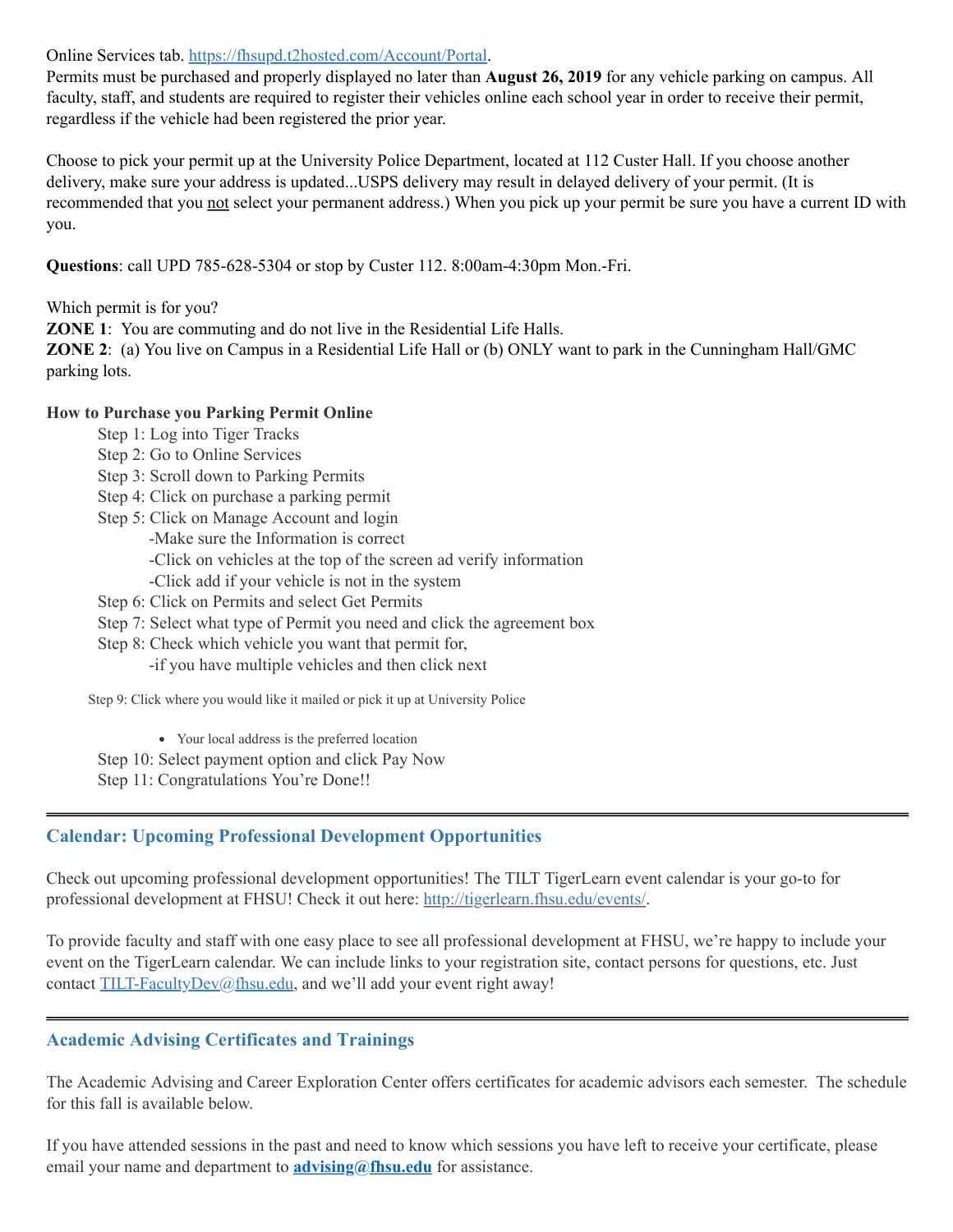NOTE: This is open to both faculty and staff. Please feel free to bring your lunch to the session.

RSVP: Please let us know if you are planning to attend by replying to **[advising@fhsu.edu](mailto:advising@fhsu.edu)**. We will send you a calendar entry that you will need to "Accept and Send the Response Now" . This will allow us to have the appropriate room size and number of handouts. We look forward to seeing you at our sessions.

#### **ADVISING TECHNOLOGY CERTIFICATE**

This certificate will provide academic advisors with information related to the primary technology applications utilized to support academic advising at FHSU. Participants must attend each session to receive the certificate. **Participants need to bring their laptop with them for each session.** The following are the dates for this certificate.

September 12, 2019 12-1 PM *Using Technology in Advising-TigerTracks* September 19, 2019 12-1 PM *Using Technology in Advising-TigerEnroll* September 26, 2019, 12-1 PM *Using Technology in Advising-Advising Notes* October 8, 2019, 12-1 PM *Using Technology in Advising-Tiger Early Alert*

#### **ADVISING SPECIAL POPULATIONS CERTIFICATE**

This certificate will provide information on working with the diverse needs of our students. Whether you are currently advising students in the population or not, you will gain information that can assist you. Participants must attend each session to receive the certificate. The following are the dates for the spring sessions.

October 17, 2019, 12-1 PM *Advising Special Populations-Student-Athletes* October 31, 2019, 12-1 PM *Advising Special Populations-International Students* November 7, 2019, 12-1 PM *Advising Special Populations-Students with Disabilities* November 21, 2019, 12-1 PM *Advising Special Populations-Transfer Students*

#### **ACCESS for Student Success Advisor Training**

The ACCESS for Student Success program requires all first-time freshman to meet with their academic advisor six times throughout the first year (three in the fall, three in the spring). These trainings sessions will provide information on content and delivery methods that can assist advisors in the planning and execution of fall ACCESS II and ACCESS III meetings.

September 17, 2019, 3-4:30 PM, Trails Room September 25, 2019, 3-4:30 PM, Trails Room

#### **NACADA Webinars**

The Academic Advising and Career Exploration Center and Office of Student Affairs will be hosting the following webinars from NACADA: The Global Community for Academic Advising thanks to the generosity of the Office of Student Affairs. These webinars are open to faculty and staff.

Thursday, November 14, 2019 1:00 PM – 2:00 PM All I Need to Know (about Academic Advising) I Learned...

Wednesday, December 11, 2019 1:00 PM – 2:00 PM Academic Advising and Trans Equity: Building our Tomorrow

# **On-Site Biometric Screening & Health Coach Available**

Free Biometric Screening Offered Thursday, September 5<sup>th</sup> Tuesday, October 1<sup>st</sup> Wednesday, October 2<sup>nd</sup>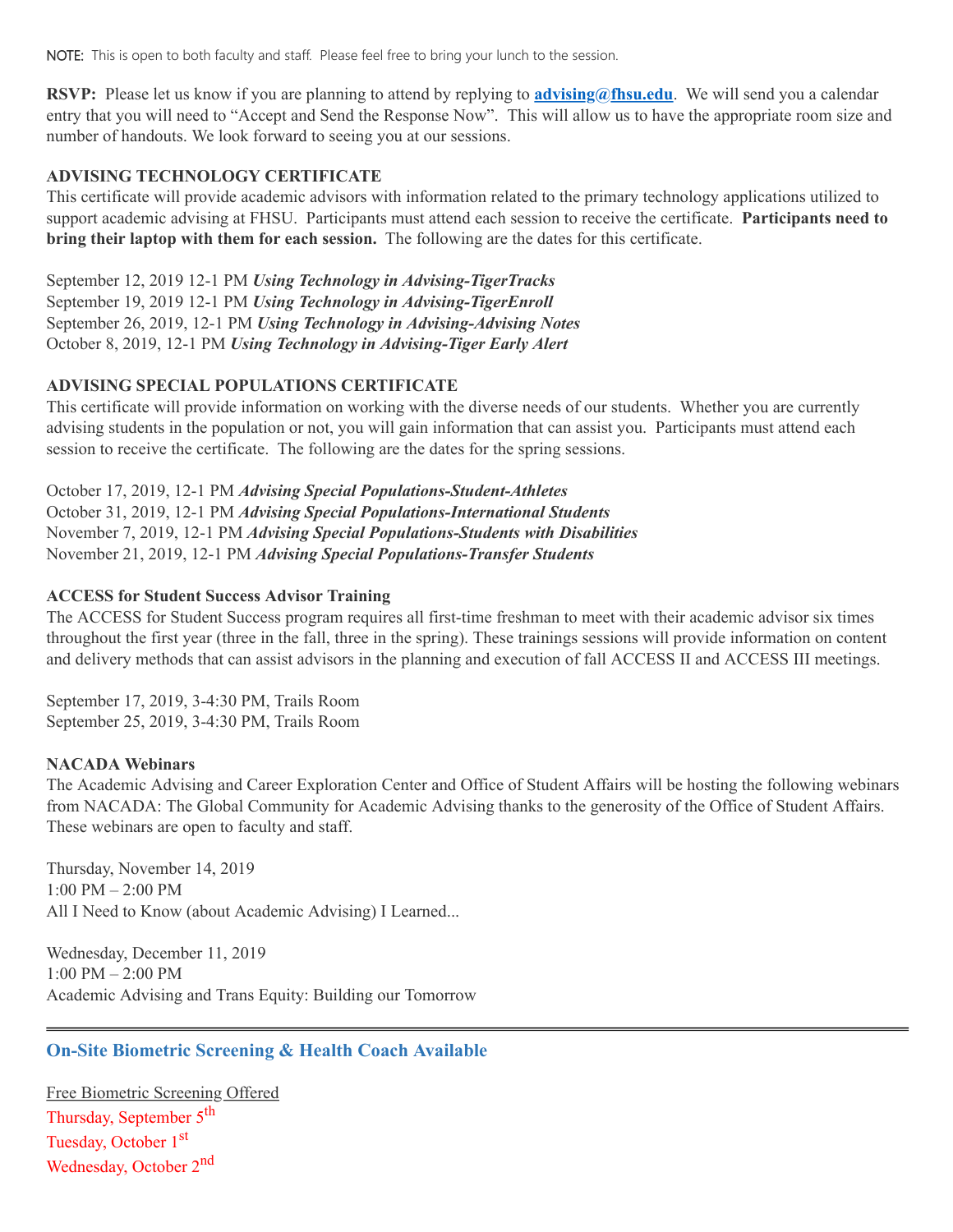# Tuesday, November 12<sup>th</sup>

*Worth 5 HealthQuest Credits* For employees and spouses enrolled in Plan C, J, N, or Q, participation is also worth \$50 into their HSA or HRA Account.

Fort Hays State University – Memorial Union

There will also be a Health Coach available that day from 8:00am-1:00pm in the Memorial Union Calvary Room (Room 205).

<http://www.kdheks.gov/hcf/healthquest/coaching.html>

*Deadline to sign up is 3 DAYS PRIOR TO DATE by midnight.*

#### **How Do I Sign Up?**

Log-on to your account on the wellness portal [\(https://kansashealthquest.cernerwellness.com/\)](https://kansashealthquest.cernerwellness.com/). To create a new account, follow instructions found at [http://www.kdheks.gov/hcf/healthquest/download/How\\_to\\_Register\\_an\\_Account.pdf](http://www.kdheks.gov/hcf/healthquest/download/How_to_Register_an_Account.pdf).

Once logged in, follow these simple steps to schedule your screening:

- Click on Biometric Screenings
- Select Onsite Screenings
- · Login or create an account on the Online Scheduler
- Select Hays from the list of cities
- Select the Location/Date you want to attend
- A list of times will appear. Select the time that works best for your schedule.
- Answer a few simple questions and click Create Appointment

#### **What is a Biometric Screening?**

Knowing cholesterol or blood glucose values can help you identify serious risks and manage or prevent health problems before they occur. HealthQuest sponsors free biometric screenings at worksites statewide. Testing is conducted in 30 minutes or less using a simple finger stick. Results you will receive include:

- Total Cholesterol, HDL, LDL and total Cholesterol to HDL ratio
- Triglycerides and Glucose
- Systolic and Diastolic Blood Pressure
- Height, Weight, and Body Mass Index (BMI)
- Waist Circumference

Remember for best results to fast for a minimum of 9 hours prior to your appointment. Water, tea and black coffee (no cream or sugar) are okay. Take medications as usual also.

#### **Who is Eligible to Participate?**

- Benefits eligible State and Non-State employees who are enrolled in the state employee health plan or who have waived coverage in the plan
- Spouses who are enrolled in the medical portion State Employee Health Plan

# **Faculty and Unclassified Staff Handbook**

The *electronic* Faculty and Unclassified Staff Handbook is the official version of the Handbook and is continually updated throughout the year as changes arise - <https://www.fhsu.edu/academic/provost/handbook/index>.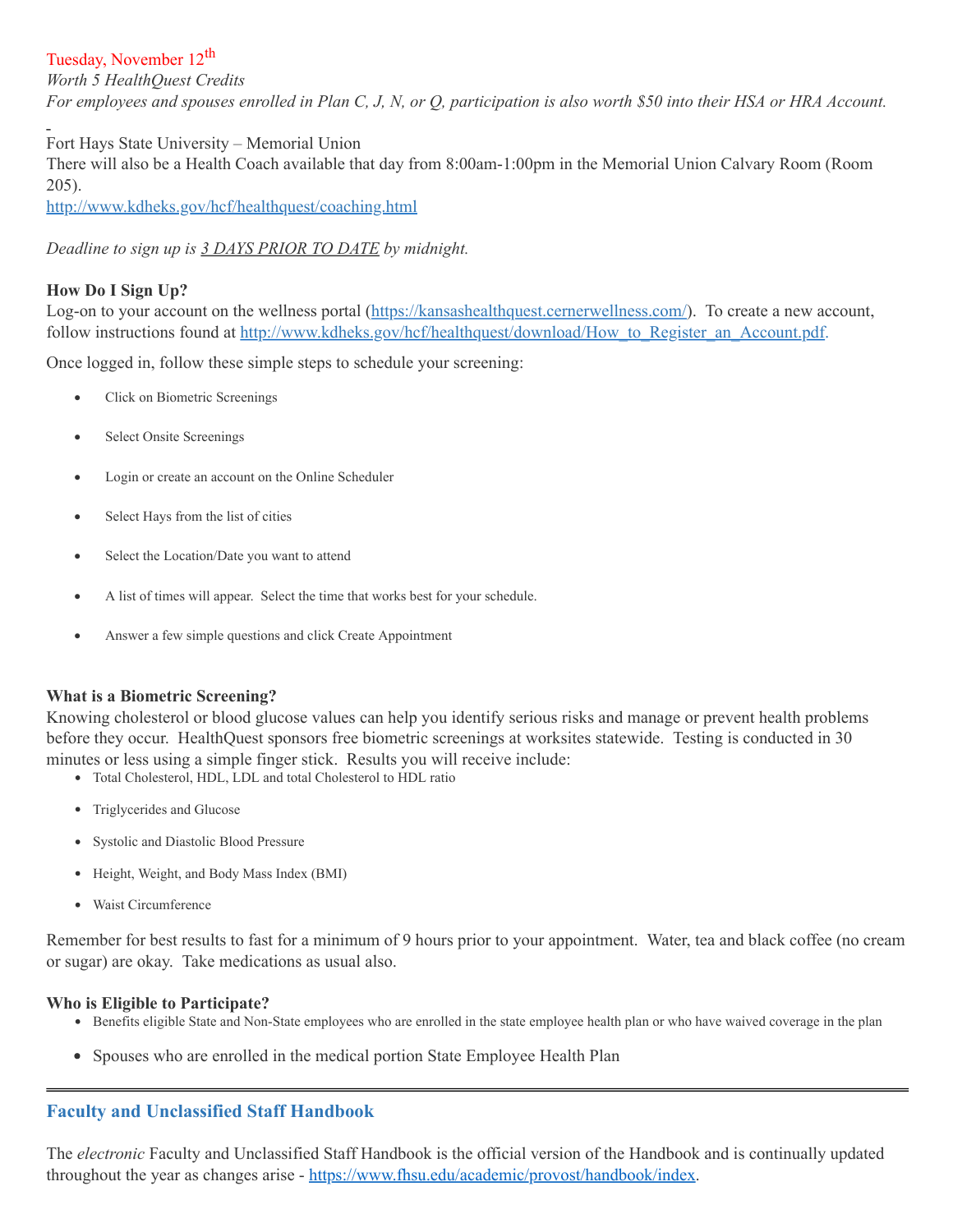Refer to the electronic Handbook for the most recent information.

A print version is updated annually. The latest print update was completed in July 2019 and has been uploaded [https://fhsu.edu/academic/provost/documents/faculty\\_handbook\\_pdf/index.pdf.](https://fhsu.edu/academic/provost/documents/faculty_handbook_pdf/index.pdf) Copies are also available from the Office of the Provost upon request.

Contact Janet Kohl [jakohl2@fhsu.edu.](mailto:jakohl2@fhsu.edu)

#### **EVENTS**

#### **March To Main**

TOMORROW, August 27; 5:30pm to 8:00pm Union Pacific Plaza Pavilion, 10th and Main Streets

#### **MARCH TO MAIN**

A WELCOME BACK FOR ALL STUDENTS, FACULTY, AND STAFF TUESDAY, AUGUST 27, 2019 | DOWNTOWN HAYS

In Hays, America fall means students! Our community knows and appreciates the impact our students have and we celebrate it in a big way... a huge party just for our three higher education facilities - Fort Hays State University, North Central Kansas Technical College, and Hays Academy of Hair Design

About the Event

• March to Main, fills Downtown Hays with Fort Hays State University, NCK-Tech, and Hays Academy of Hair Design students

#### • Students meet on the quad at FHSU at 5:30p for a MARCH to MAIN Street, led by prominent community members

• Community members are welcome to watch the parade and help welcome our students

#### . When the march arrives downtown, guests will enjoy a free meal, giveaways, games, live music, HUGE prizes, and **more**

• March to Main is hosted by the Downtown Hays Development Corporation, Hays Convention and Visitors Bureau, and the participating schools

• The goal of this event is to welcome students, faculty, and staff back home to Hays

<https://www.downtownhays.com/march-to-main>

Sara Bloom – [sara@downtownhays.com](mailto:sara@downtownhays.com) - 785-621-4171

**Job Search Jumpstart** TOMORROW, August 27; 7:00pm Trails Room, Memorial Union

The Job Search Jumpstart workshop will be held **Tuesday, August 27**, at **7 p.m.** in the **Memorial Union Trails Room**. This is the first step to starting your internship or after-graduation job search.

In this workshop you will explore resume and job search skills as well as learn about the resources FHSU has to offer to connect you with employers. We'll also focus on online and in-person networking and using social media sites to enhance your job search.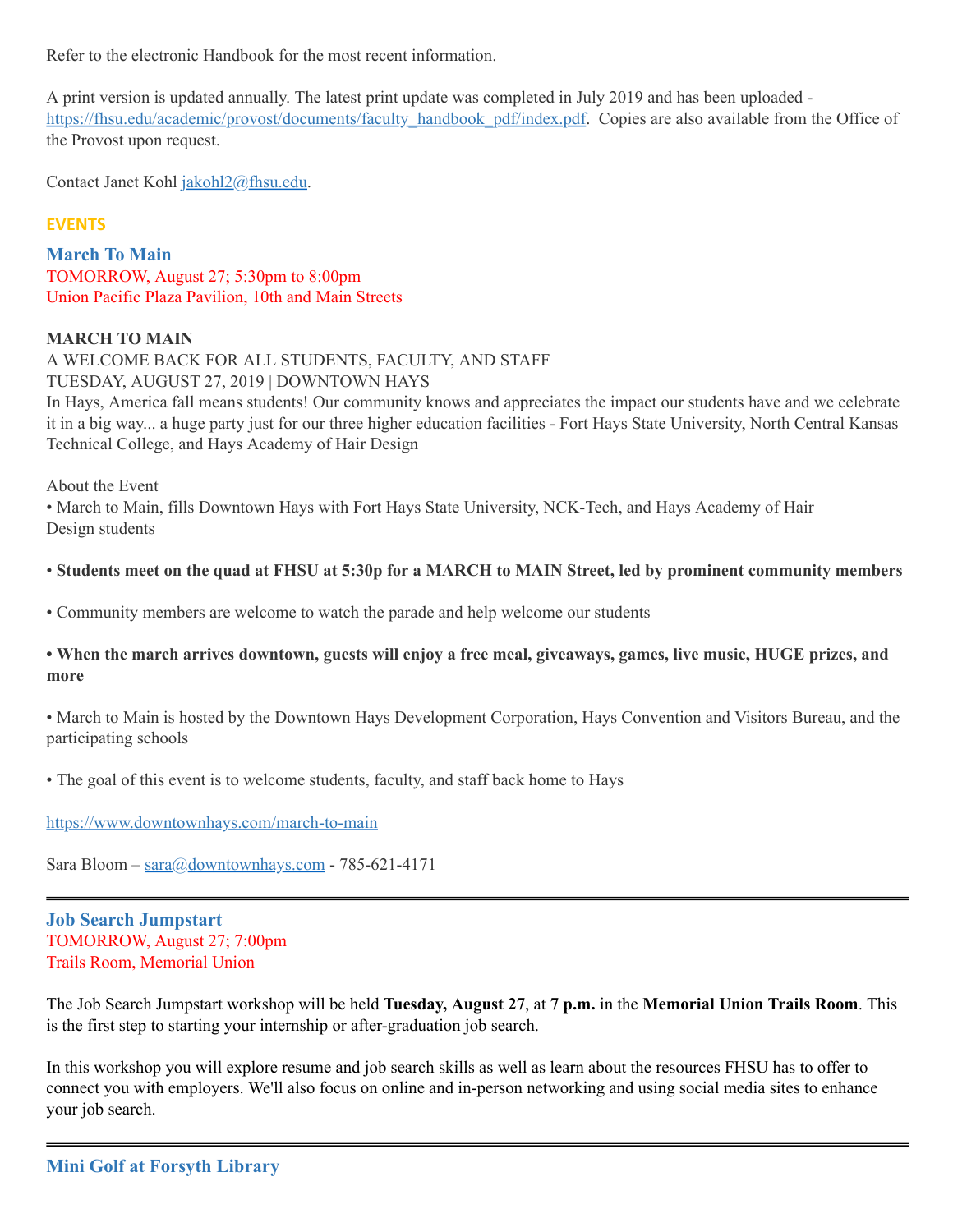#### Tuesday, September 3; 4-6pm Forsyth Library

Putt-putt your way through the library and engage in an evening of mini-golf. Enter to win prizes and enjoy free food as you explore all the services and spaces at Forsyth Library.

Mini Golf is a *40 Days at the Fort* challenge event.

Like Forsyth Library on social media @fhsulibrary to learn more about upcoming events.

#### **SHARE WITH STUDENTS**

#### **40 Days at the Fort Challenge**

Students are encouraged to take on the 40 Days at the Fort challenge! Students participating in at least 6 events complete level 1 engagement and receive a Tiger cup, 12 events will complete level 2 engagement & receive a Tiger cup and hat, or 20 or more events will complete level 3 engagement & receive a Tiger cup, hat, & t-shirt. The top forty students will be recognized as Forty Days at the Fort Champions based on the variety & amount of events completed.

Learn more about the 40 Days at the Fort 2019 can view the booklet **[HERE.](https://www.fhsu.edu/fye/welcome-programs/final-version-40-days-at-the-fort)**

#### **Full Website Links:**

40 Days at the Fort home page: <https://www.fhsu.edu/fye/welcome-programs/> Booklet: <https://www.fhsu.edu/fye/welcome-programs/final-version-40-days-at-the-fort>

For more information or questions, please contact Tina Wolbert the uphert and physical or Student Engagement at 785-628-4664.

# **Freshmen & KAMS/AMS Elections**

Student Government Association has just opened our Freshman and KAMS/AMS elections for senator applications! SGA is a fantastic opportunity for students to create a strong network of friends, expand their leadership capabilities, strengthen their problem solving skills, and grow in confidence. The application can be found on our TigerLink page under forms and is open until September 9<sup>th</sup>: <https://tigerlink.fhsu.edu/organization/sga>.

For questions, please contact our Community Relations Director at [sga.crd@fhsu.edu](mailto:sga.crd@fhsu.edu) or call our office at 785-628-5311.

# **Student Organization Renewal is Now Open!**

The renewal form can be accessed from the organization's profile page on TigerLink at [https://tigerlink.fhsu.edu/.](https://tigerlink.fhsu.edu/) To renew an organization, you must have access to manage the page. Once you are prepared to register, carefully review the application instructions on the TigerLink form.

The registration process must be completed by **Friday, September 20, 2019.** If an organization fails to complete the renewal process they will lose their status as a Recognized Student Organization and all the benefits available to student organizations. In addition to completing the registration process, at least one representative from each organization is required to attend one of the Student Organization Meetings. These meetings are scheduled for September 4<sup>th</sup> through the  $6^{\text{th}}$ , with times and session details located on TigerLink <https://tigerlink.fhsu.edu/>. The meetings will be held in Student Engagement (formerly the Center for Student Involvement) located in the lower level of the Memorial Union.

If you have any questions or concerns, Student Engagement (formerly the Center for Student Involvement) please contact at 785-628-4664 or [csi@fhsu.edu](mailto:csi@fhsu.edu).